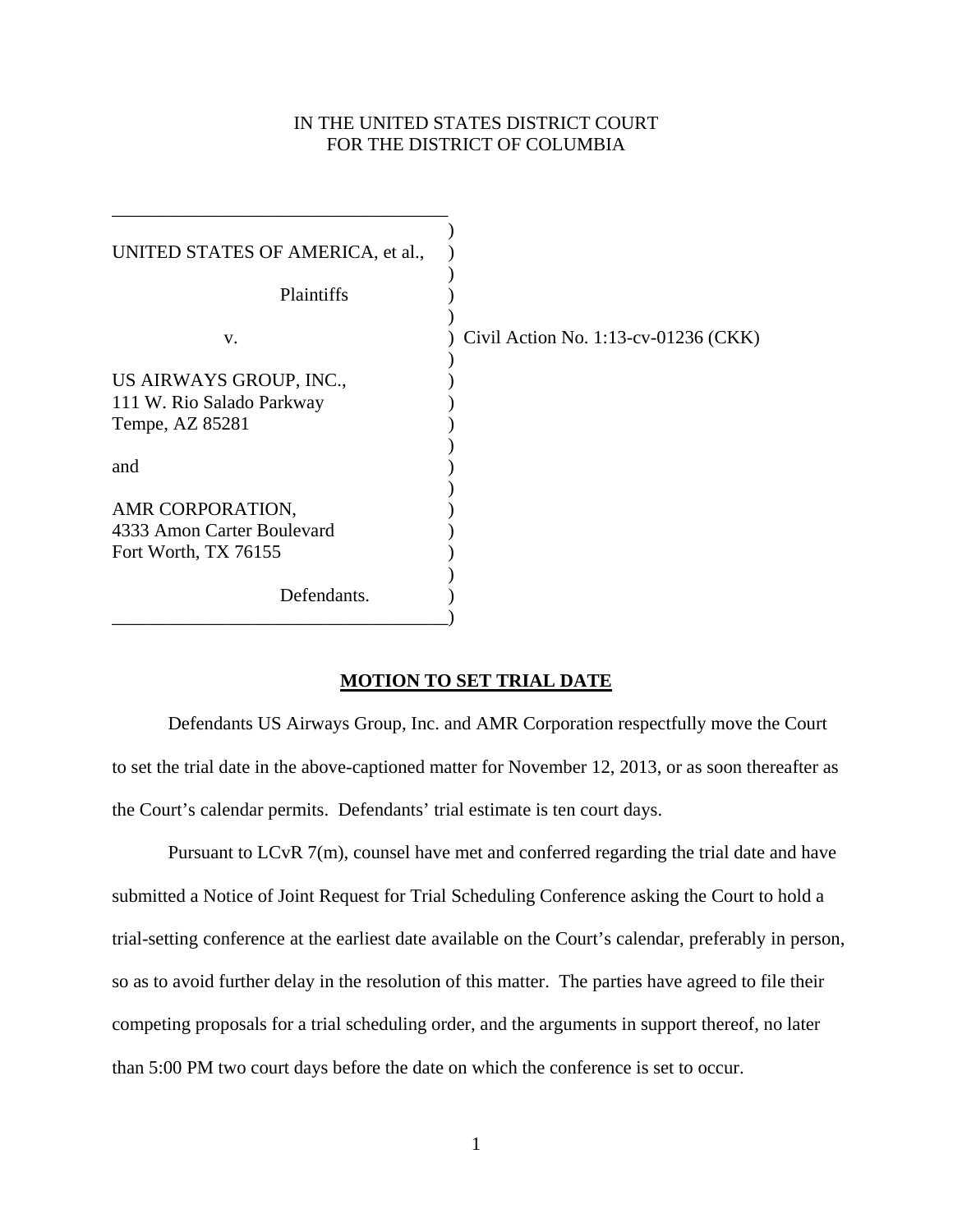Defendants seek to set the trial date for November 12, 2013, based on this Motion, the accompanying Memorandum in Support of the Motion, the Joint Request for Trial Scheduling Conference, such additional authority and argument as may be presented in any Reply and at the hearing for this Motion (if such a hearing is held), and such other matters of which this Court may take judicial notice.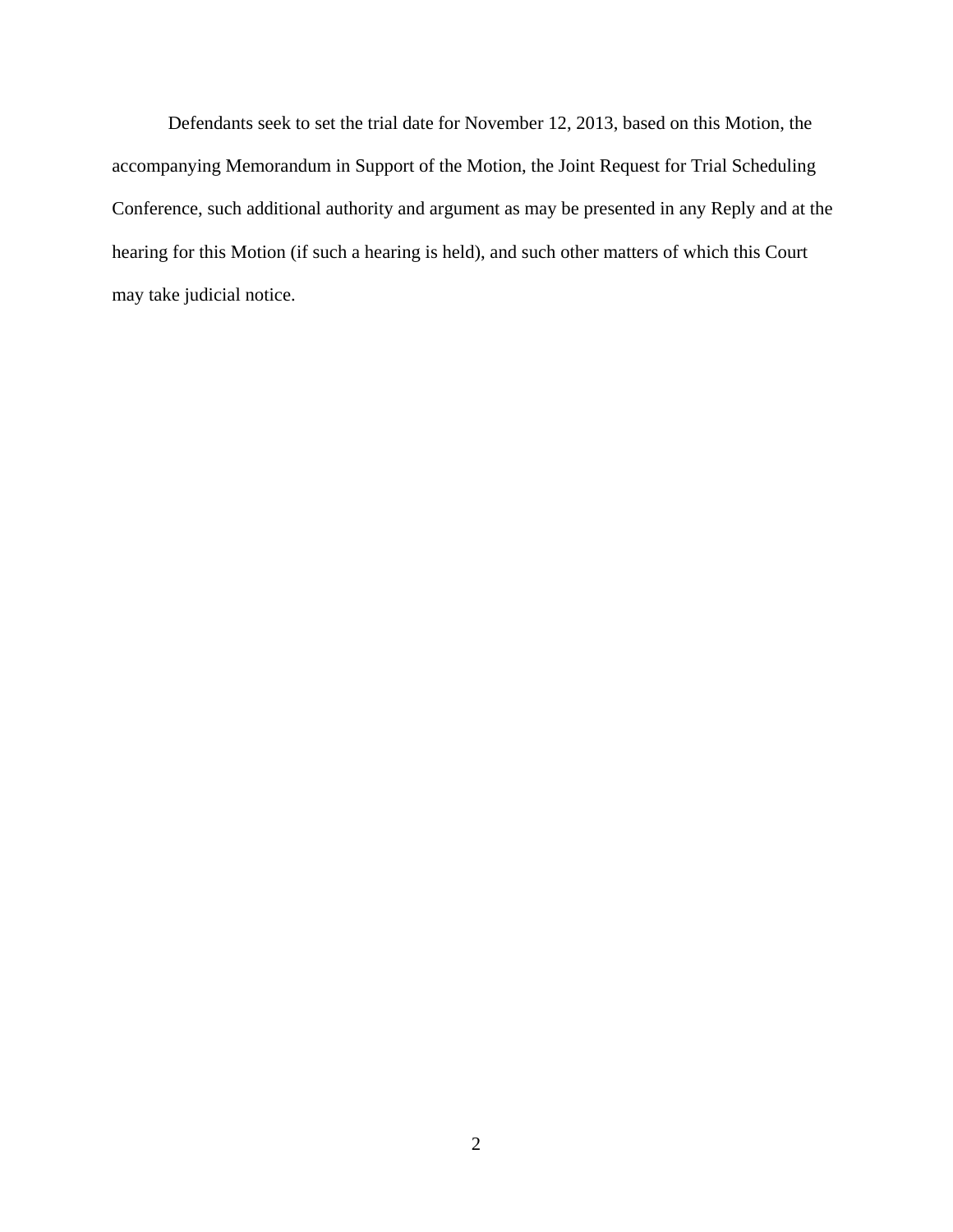Dated: August 22, 2013 Respectfully submitted,

/s/ Richard G. Parker

 Richard G. Parker (DC Bar #327544) Henry Thumann (DC Bar #474499) Courtney Dyer (DC Bar #490805) O'MELVENY & MYERS LLP 1625 Eye Street, N.W. Washington, D.C. 20006 (202) 383-5300 (Phone) (202) 383-5414 (Facsimile) rparker@omm.com hthumann@omm.com cdyer@omm.com

Kenneth R. O'Rourke (Pro Hac Vice application pending) O'MELVENY & MYERS LLP 400 South Hope Street Los Angeles, CA 90071 (213) 430-6000 (Phone) (213) 430-6407 (Facsimile) korourke@omm.com

Paul T. Denis (DC Bar #437040) Steven G. Bradbury (DC Bar #416430) DECHERT LLP 1900 K Street, N.W. Washington, DC 20006 (202) 261-3300 (Phone) (202) 261-3333 (Facsimile) paul.denis@dechert.com steven.bradbury@dechert.com

Charles F. Rule (DC Bar #370818) CADWALADER, WICKERSHAM & TAFT LLP 700 Sixth Street, N.W. Washington, DC 20001 (202) 862-2200 (Phone) (202) 862-2400 (Facsimile) rick.rule@cwt.com

*Attorneys for Defendant US Airways Group, Inc.*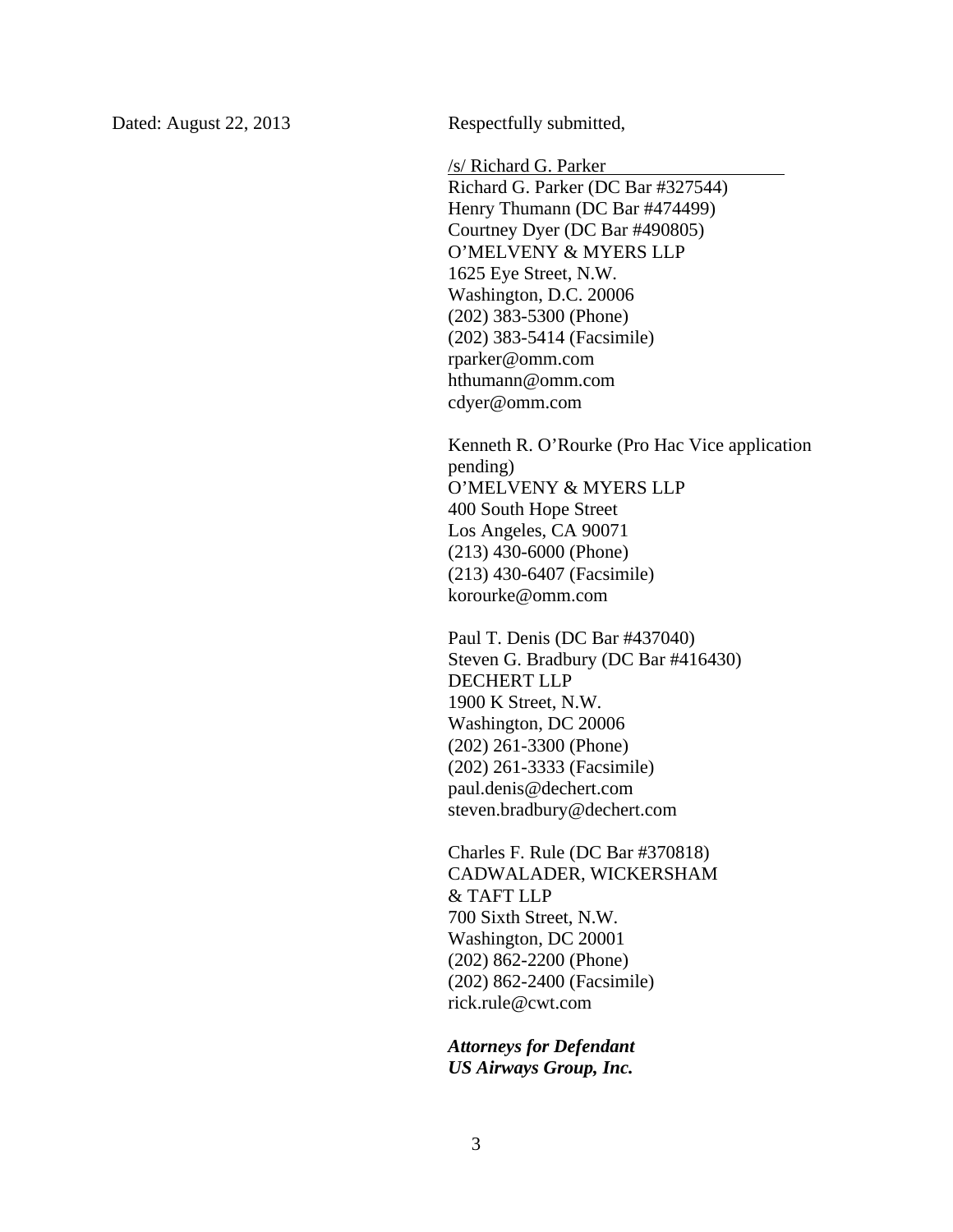/s/ John M. Majoras John M. Majoras (DC Bar #474267) Michael S. Fried (DC Bar #458357) Rosanna K. McCalips (DC Bar #482859) JONES DAY 51 Louisiana Avenue, N.W. Washington, DC 20001 (202) 879-3939 (Phone) (202) 626-1700 (Facsimile) jmmajoras@jonesday.com msfried@jonesday.com rkmccalips@jonesday.com

Mary Jean Moltenbrey (DC Bar #481127) PAUL HASTINGS LLP 875 15th Street, NW Washington, DC 20005 (202) 551-1725 (Phone) (202) 551- 0225 (Facsimile) mjmoltenbrey@paulhastings.com

*Attorneys for Defendant AMR Corporation*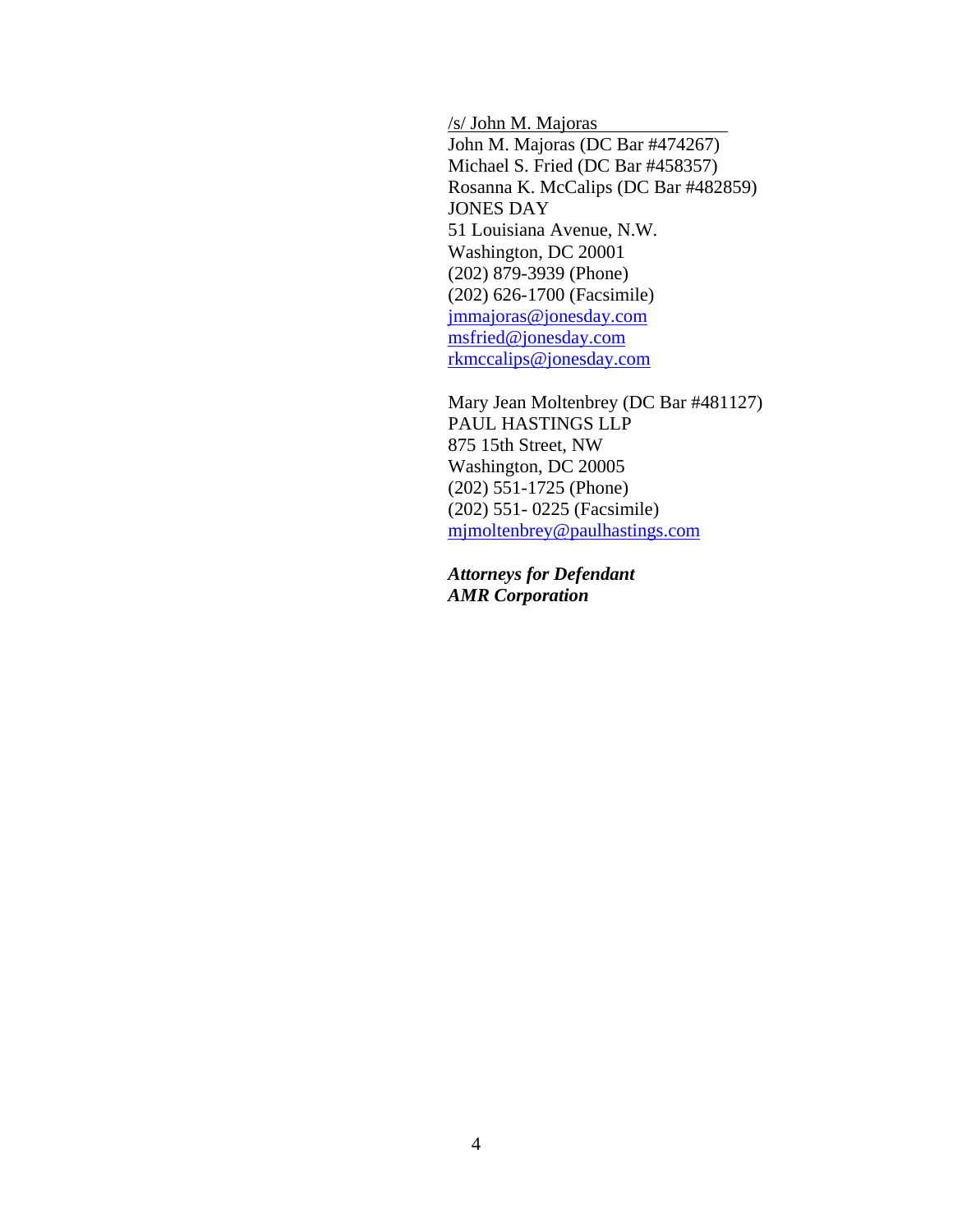# **IN THE UNITED STATES DISTRICT COURT FOR THE DISTRICT OF COLUMBIA**

| UNITED STATES OF AMERICA, et al.,                                       |  |
|-------------------------------------------------------------------------|--|
| Plaintiffs,                                                             |  |
| V.                                                                      |  |
| US AIRWAYS GROUP, INC.,<br>111 W. Rio Salado Parkway<br>Tempe, AZ 85281 |  |
| and                                                                     |  |
| AMR CORPORATION,<br>4333 Amon Carter Boulevard<br>Fort Worth, TX 76155  |  |
| Defendants.                                                             |  |

 $\qquad \qquad \qquad \qquad \qquad \qquad \qquad$ 

 $\mathcal{L}_\mathcal{L} = \mathcal{L}_\mathcal{L} = \mathcal{L}_\mathcal{L} = \mathcal{L}_\mathcal{L} = \mathcal{L}_\mathcal{L} = \mathcal{L}_\mathcal{L} = \mathcal{L}_\mathcal{L} = \mathcal{L}_\mathcal{L} = \mathcal{L}_\mathcal{L} = \mathcal{L}_\mathcal{L} = \mathcal{L}_\mathcal{L} = \mathcal{L}_\mathcal{L} = \mathcal{L}_\mathcal{L} = \mathcal{L}_\mathcal{L} = \mathcal{L}_\mathcal{L} = \mathcal{L}_\mathcal{L} = \mathcal{L}_\mathcal{L}$ 

Case No. 1:13-cv-01236 (CKK)

#### **MEMORANDUM IN SUPPORT OF DEFENDANTS' MOTION TO SET TRIAL DATE**

The trial schedule proposed by defendants US Airways Group, Inc. ("US Airways") and AMR Corporation ("AMR" or "American") (together, the "Airlines") would afford the government a full 90 days following its complaint to prepare for trial. The government, by contrast, proposes a 180-day schedule that is far longer than any of its other merger trials in this century. Courts routinely try merger challenges promptly in recognition of the steep costs and burdens to the merging parties associated with uncertainties over their futures in dynamic and competitive markets, as is the case here.

 The Airlines have worked intensively to fashion a merger that would ensure a competitive route network with increased capacity that can successfully attract millions of additional passengers in today's challenging airline industry and provide vastly better choices for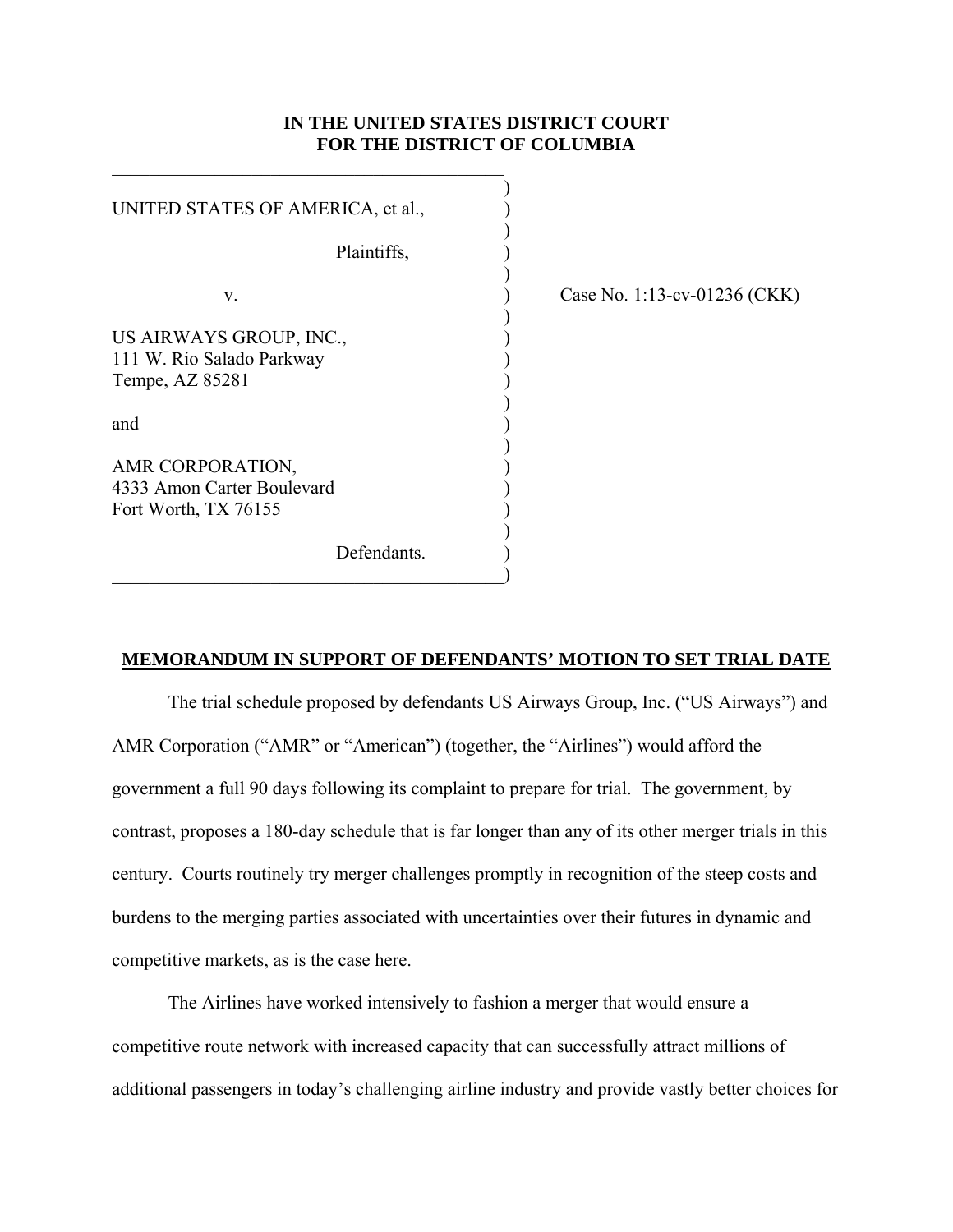air travelers while lowering costs. The Airlines conservatively project that they will deliver annual direct net customer benefits of over \$500 million by attracting over 2.6 million additional passengers per year.

 The parties' urgency to complete their transaction is far greater here than in ordinary merger cases. American's ongoing bankruptcy proceedings compound the costs and uncertainties associated with the delays caused by the government's lawsuit, including approximately \$500,000 in bankruptcy-related professional fees alone every day that the bankruptcy continues. Both Airlines face additional burdens until this uncertainty is resolved, including uncertainties in winning customers and retaining people when no one knows for sure what the future holds; the loss of the very significant consumer benefits and synergies that this merger would produce, which can never be recouped; and the serious and needless uncertainty over the future business structure and business plans of both Airlines that will continue until the bankruptcy process is concluded.

 The government cannot justify its unprecedentedly slow trial schedule. There are no unusual burdens that Department of Justice ("DOJ") will face in preparing for trial. The DOJ has already had over 16 months to investigate (including production by the carriers of hundreds of thousands of documents), it has filed a 56-page complaint with detailed allegations about the evidence, and it stated at a press conference that, "We don't file lawsuits unless we're prepared vigorously to defend them, and that's what we're doing right now."<sup>1</sup>

 The Airlines are prepared to defend this case promptly and to prove the procompetitive benefits the merger will bring about, including those that will be lost permanently by further

<sup>&</sup>lt;sup>1</sup> David Ingram, "In Airline Suit, U.S. Antitrust Enforcers Try to Build on Wins," Reuters, Aug. 13, 2013, available at http://www.reuters.com/article/2013/08/13/amr-usairwayslawsuit-outlook-idUSL2N0GE1BH20130813 (quoting Assistant Attorney General Bill Baer).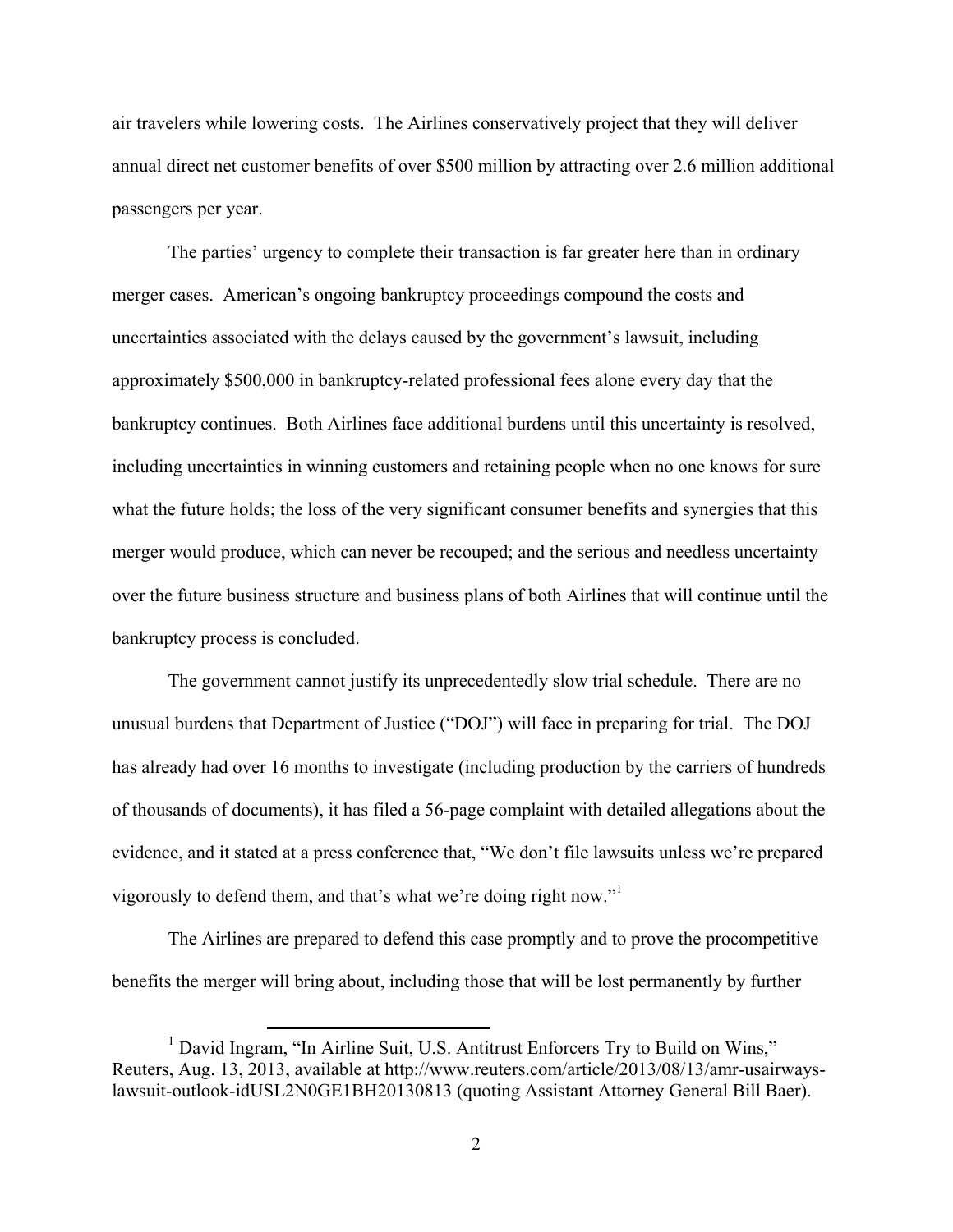delay. This merger is the foundation of American's plan to exit bankruptcy and is the cornerstone of American's and US Airways' plan to form a more competitive and cost-effective airline to take on the country's largest air carriers―Delta, United Airlines, and Southwest―and a number of fast-growing low-cost carriers, including Virgin America, JetBlue, Spirit, and Allegiant.

 On this basis, the Airlines move for an Order setting a 10-day trial on the merits beginning Tuesday, November 12, 2013, or as soon thereafter as the Court's calendar permits.<sup>2</sup> Plaintiffs (led by the DOJ) seek to delay trial until February 10, 2014, at the earliest.

 This motion should be granted for the reasons described in further detail below―including the schedules on which merger challenges are typically tried, the lack of any prejudice to Plaintiffs, the equitable considerations imposed by the American bankruptcy, and the interests of the public and the Airlines. The amount of time requested by the Airlines is demonstrably reasonable and necessary in these circumstances. The delay requested by Plaintiffs, on the other hand, will cause serious harm and cannot be justified.

# *1. The proposed schedule is significantly more generous than most other schedules in recent government merger trials.*

 The Airlines' proposed schedule of 90 days to trial is *longer* than the vast majority of merger trials involving the DOJ or Federal Trade Commission since the turn of the century. Plaintiffs' proposed schedule of 180 days to trial is, literally, off the chart:

<sup>&</sup>lt;sup>2</sup> The Airlines can be prepared for trial in October 2013, but have proposed the November 12, 2013, trial date to try to accommodate Plaintiffs' request for additional time to prepare, per the parties' Local Civil Rule 7(m) discussions.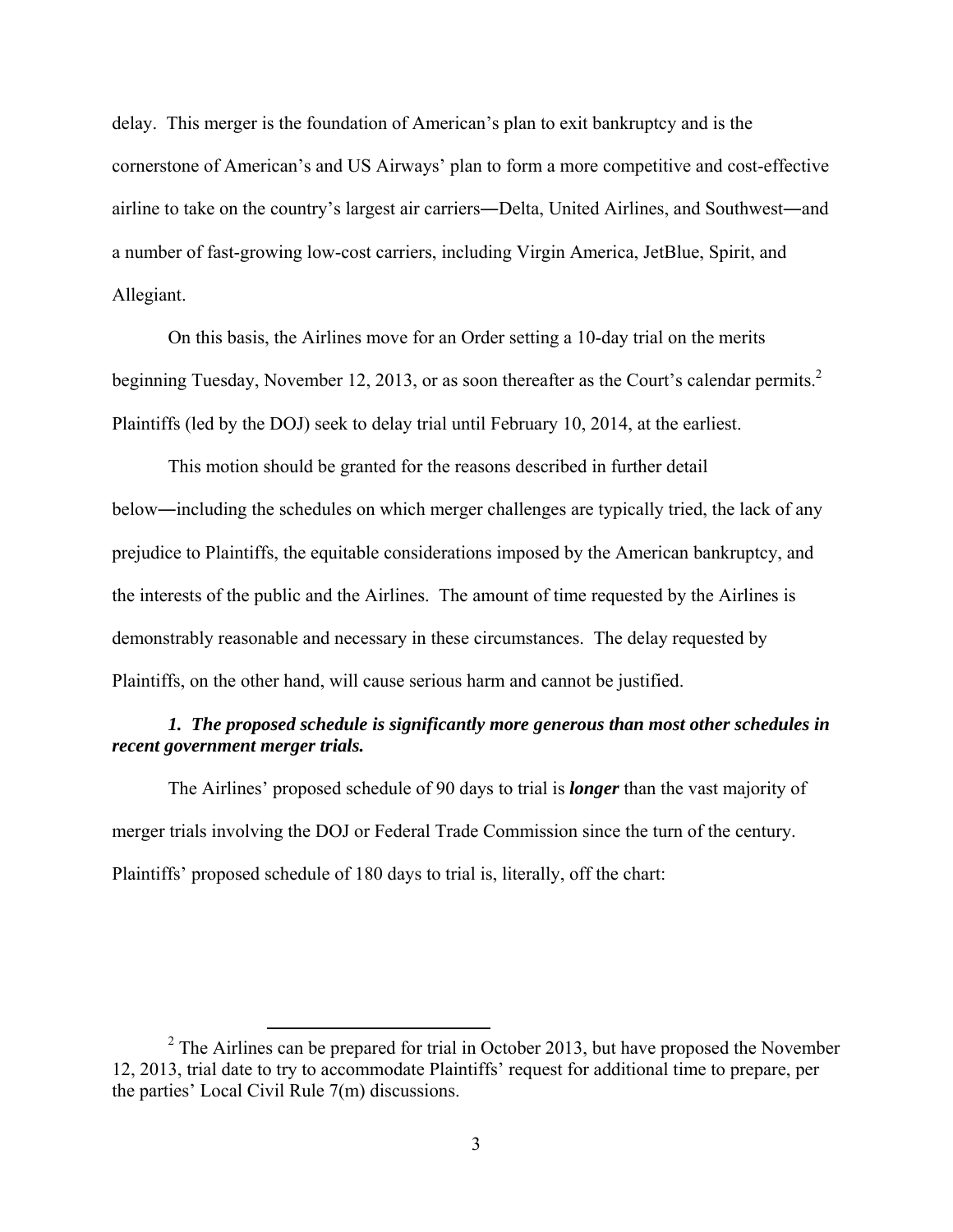| <b>CASE NAME</b>           | <b>FILING OF</b><br><b>COMPLAINT</b> | <b>TRIAL</b><br>(FIRST DAY) | <b>DAYS TO</b><br><b>TRIAL</b> | NO. OF<br><b>TRIAL</b><br><b>DAYS</b> | <b>OPINION/</b><br><b>ORDER</b> |
|----------------------------|--------------------------------------|-----------------------------|--------------------------------|---------------------------------------|---------------------------------|
|                            |                                      |                             |                                |                                       |                                 |
| <b>Sungard Data Sys.</b>   | Oct. 22, 2001                        | Nov. 8, 2001                | 17                             | 2 days                                | Nov. 14, 2001                   |
| (DOJ)                      |                                      |                             |                                |                                       |                                 |
| <b>Foster (FTC)</b>        | Apr. 12, 2007                        | May 7, 2007                 | 25                             | 5 days                                | May 29, 2007                    |
| <b>ProMedica Health</b>    | Jan. 7, 2011                         | Feb. 10, 2011               | 34                             | 2 days                                | Mar, 29, 2011                   |
| (FTC)                      |                                      |                             |                                |                                       |                                 |
| Libbey (FTC)               | Jan. 14, 2002                        | Feb. 25, 2002               | 42                             | $1$ day                               | Apr. 22, 2002                   |
| <b>CCC Holdings (FTC)</b>  | Nov. 26, 2008                        | Jan. 8, 2009                | 43                             | 7 days                                | Mar. 18, 2009                   |
| H.J. Heinz (FTC)           | Jul. 14, 2000                        | Aug. 30, 2000               | 47                             | 6 days                                | Oct. 18, 200                    |
| <b>Phoebe Putney (FTC)</b> | Apr. 20, 2011                        | Jun. 13, 2011               | 54                             | $1$ day                               | Jun. 27, 2011                   |
| <b>UPM-Kymmene Oyj</b>     | Apr. 15, 2003                        | Jun. 9, 2003                | 55                             | 10 days                               | Jul. 25, 2003                   |
| (DOJ)                      |                                      |                             |                                |                                       |                                 |
| <b>Whole Foods (FTC)</b>   | Jun. 6, 2007                         | Jul. 31, 2007               | 55                             | 2 days                                | Aug. 16, 2007                   |
| <b>Franklin Electric</b>   | May 31, 2000                         | Aug. 1, 2000                | 62                             | 5 days                                | Aug. 30, 2000                   |
| (DOJ)                      |                                      |                             |                                |                                       |                                 |
| Lab. Corp. (FTC)           | Dec. 1, 2010                         | Feb. 3, 2011                | 64                             | $1$ day                               | Mar. 11, 2011                   |
| <b>Swedish Match (FTC)</b> | June 23, 2000                        | Sept. 5, 2000               | 74                             | 4 days                                | Dec. 14, 2000                   |
| <b>OSF Healthcare</b>      | Nov. 18, 2011                        | Feb. 1, 2012                | 75                             | 3 days                                | Apr. 5, 2012                    |
| (FTC)                      |                                      |                             |                                |                                       |                                 |
| <b>Arch Coal (FTC)</b>     | Apr. 1, 2004                         | Jun. 21, 2004               | 81                             | 10 days                               | Aug. 16, 2004                   |
| <b>US Airways / AMR</b>    | Aug. 13, 2013                        | Nov. 11, 2013               | 91                             | 10 days                               |                                 |
| <b>Proposed Schedule</b>   |                                      |                             |                                |                                       |                                 |
| <b>Oracle (DOJ)</b>        | Feb. 26, 2004                        | Jun. 7, 2004                | 102                            | 18 days                               | Sep. 9, 2004                    |
| H & R Block (DOJ)          | May 23, 2011                         | Sept. 6, 2011               | 106                            | 9 days                                | Oct. 31, 2011                   |

**TABLE 1 ACTUAL TIME TO TRIAL IN DOJ AND FTC MERGER CASES (2000 - PRESENT)** 

 Table 1 shows the time to trial for all government merger challenges since 2000 that actually went to trial. $3$  Some of these trials were preliminary injunction hearings, including one

<sup>&</sup>lt;sup>3</sup> The cases cited in the chart are: *United States v. SunGard Data Sys., Inc.*, 172 F. Supp. 2d 172, 179-80 (D.D.C. 2001); *FTC v. Foster*, No. CIV 07-352 JBACT, 2007 WL 1793441 (D.N.M. May 29, 2007); *FTC v. ProMedica Health Sys., Inc.*, No. 3:11 CV 47, 2011 WL 1219281 (N.D. Ohio Mar. 29, 2011); *FTC v. Libbey, Inc.*, 211 F. Supp. 2d 34 (D.D.C. 2002); *FTC v. H. J. Heinz Co*, 116 F. Supp. 2d 190 (D.D.C. 2000), *rev'd*, 246 F.3d 708 (D.C. Cir. 2001); *FTC v. CCC Holdings, Inc.,* 605 F. Supp. 2d 26 (D.D.C. 2009); *FTC v. Phoebe Putney Health Sys. Inc.*, 793 F. Supp. 2d 1356 (M.D. Ga. 2011), *aff'd*, 663 F.3d 1369 (11th Cir. 2011), *rev'd*, 133 S. Ct. 1003 (2013); *United States v. UPM-Kymmene Oyj*, No. 03 C 2528, 2003 WL 21781902 (N.D. Ill. July 25, 2003); *FTC v. Whole Foods Mkt., Inc.*, 502 F. Supp. 2d 1 (D.D.C. 2007), *rev'd*, 533 F.3d 869 (D.C. Cir. 2008); *United States v. Franklin Elec. Co.*, 130 F. Supp. 2d 1025 (W.D. Wis. 2000); *FTC v. Lab. Corp. of Am.*, No. SACV 10-1873 AG (MLGx), 2011 WL 3100372 (C.D. Cal. Mar. 11, 2011); *FTC v. Swedish Match*, 131 F.Supp. 2d 151 (D.D.C. 2000); FTC *v. OSF*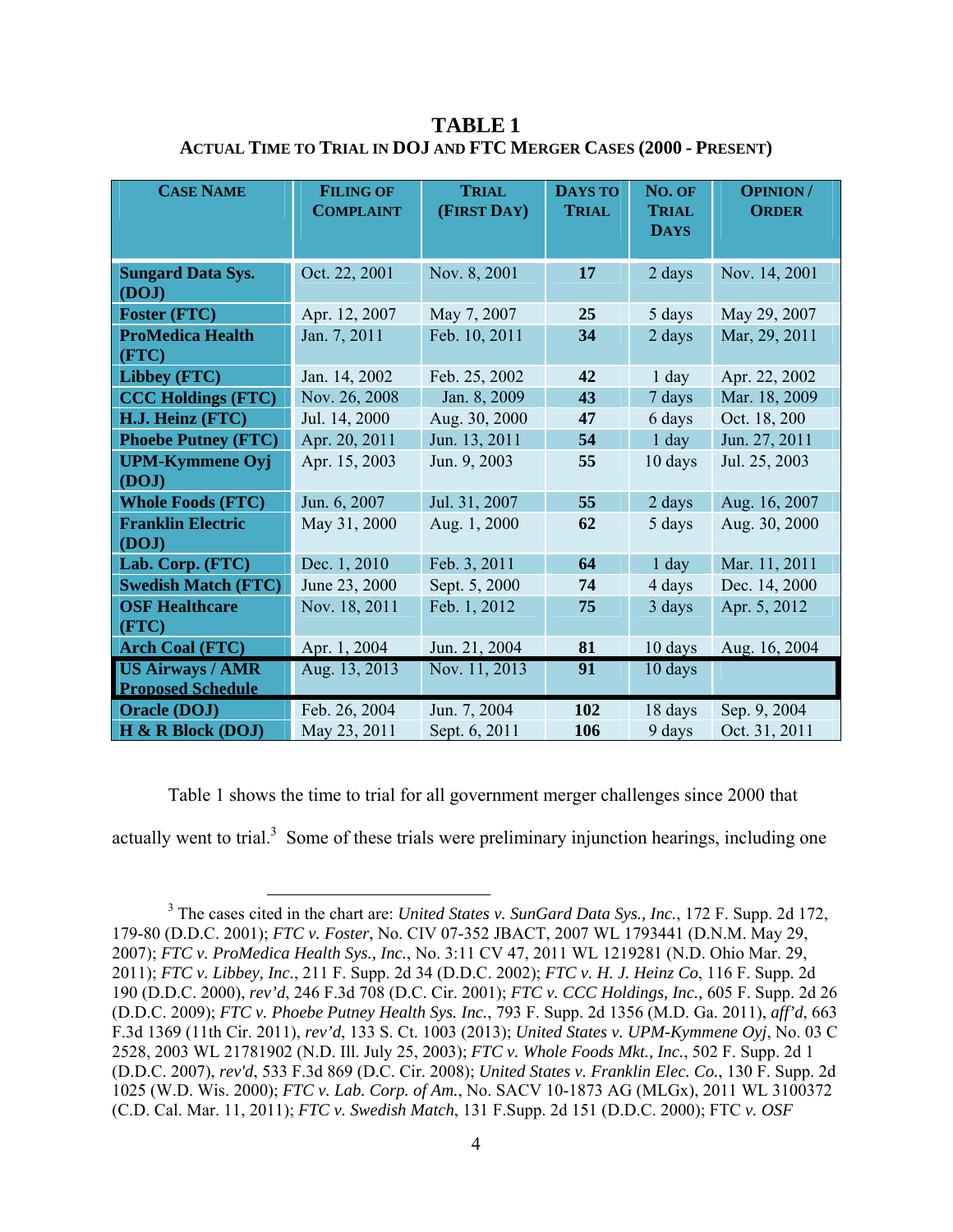of the five DOJ trials. But the comparison is apropos because each of the cases involved only one trial and the Airlines propose just one trial here. Moreover, four of the five DOJ cases were permanent injunction hearings. Notably, one trial listed above involved a permanent injunction hearing related to the acquisition of a company in bankruptcy. The DOJ tried that case, *SunGard Data Systems*, within 17 days from the time the complaint was filed after a 3-month investigation. Here, it has asked for about ten times that amount of time to prepare for trial in a matter they have been investigating for five times as long.

### *2. The proposed trial date does not prejudice Plaintiffs' ability to prepare for trial.*

 Plaintiffs' claim that they need six months to prepare for this case is hollow. They have been investigating the merger for over 16 months already. Indeed, Plaintiffs have already investigated this proposed transaction for over twice as long as is typical.<sup>4</sup>

 US Airways first submitted documents to the DOJ relating to a potential combination with American in May 2012, *more than 9 months* before the public announcement of the merger. The parties filed their Hart-Scott-Rodino ("HSR") merger notifications in January 2013, and, by May 7, 2013, the Airlines had submitted millions of additional pages of documents, data, and analyses to Plaintiffs, and answered voluminous interrogatories. In addition, seven witnesses were produced for depositions, numerous expert economic analyses were submitted, and multiple meetings were held with Plaintiffs' staffs to answer questions and concerns and to provide further information responsive to their requests.

1

*Healthcare Sys.*, 852 F. Supp. 2d 1069 (N.D. Ill. 2012); *FTC v. Arch Coal, Inc.*, 329 F. Supp. 2d 109 (D.D.C. 2004); *United States v. Oracle,* 331 F. Supp. 2d 1098 (N.D. Cal. 2004); *United States v. H&R Block, Inc.*, 833 F. Supp. 2d 36, 44 (D.D.C. 2011).

<sup>&</sup>lt;sup>4</sup> In 2012, all Department of Justice and Federal Trade Commission merger investigations that resulted in a consent order or litigated challenge required on average only 7 months from the announcement of the transaction to the filing of the complaint or consent order.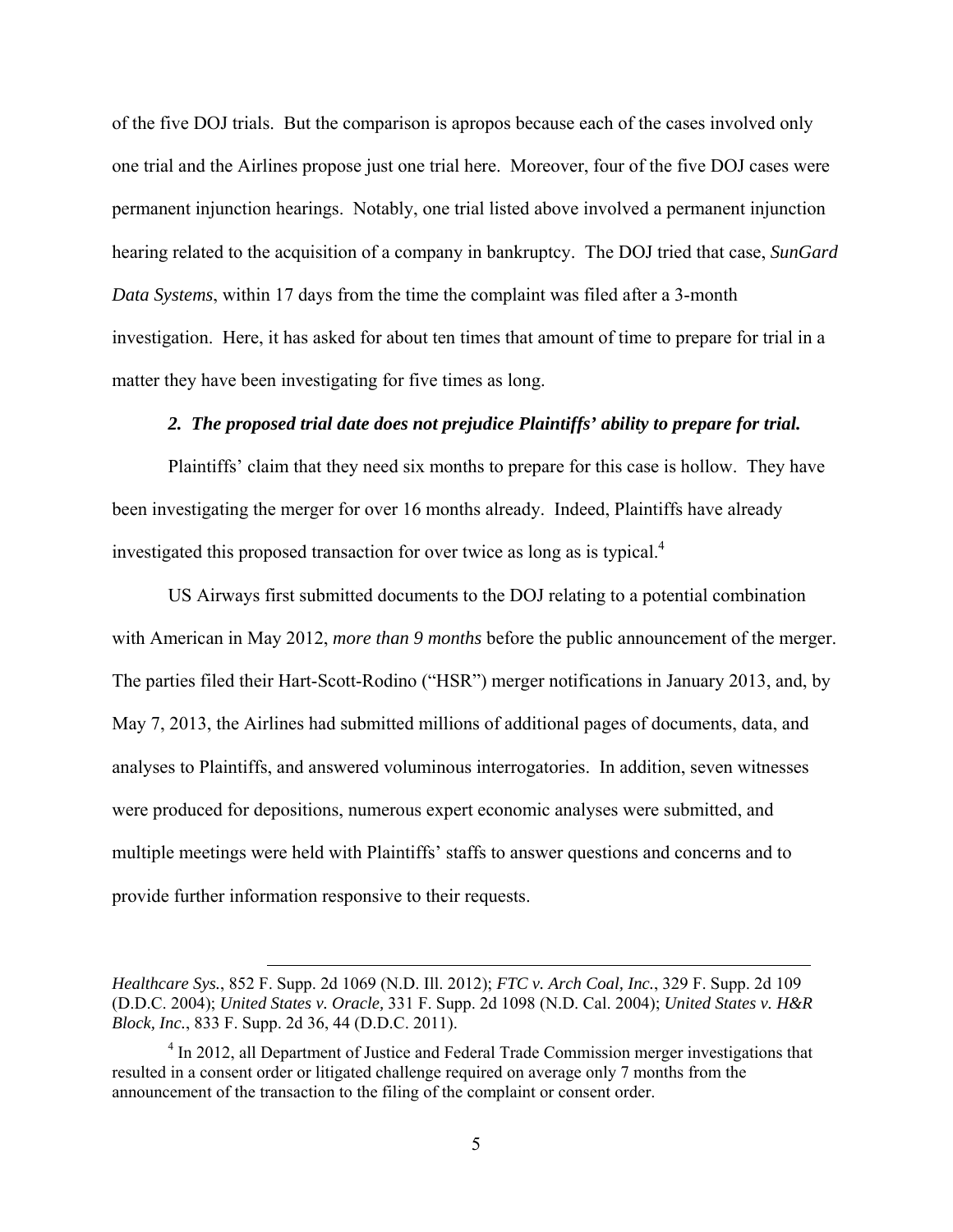In fact, some of Plaintiffs' allegations, and even some of the documents from years ago cited in the complaint, stem from an investigation of US Airways' proposed trade of take-off and landing slots with Delta Air Lines at Reagan National and LaGuardia Airports. From 2009 to 2011, US Airways responded to multiple demands for documents and information as part of that investigation, made two HSR filings, responded to two requests for additional information, and submitted a witness for a deposition by the DOJ in 2009. Since 2009, US Airways has provided to DOJ millions of pages of documents and other data. Of course, the DOJ has investigated and cleared three prior airline mergers in the last five years, so the general industry context, data sources, and typical analyses are hardly new to it.

 When the entire record of the DOJ's review of the issues raised in the complaint is considered, Plaintiffs have an enormous head start on trial preparation relative to the norm for the government in antitrust merger trials. The Airlines propose a two-month discovery period for both sides to ready themselves for trial. Plaintiffs' attempt to delay commencement of trial beyond November 12, 2013, would seriously harm both the public and private interests at stake in this matter.

## *3. The circumstances of this case, including American's bankruptcy, present an unusually strong need for prompt resolution.*

 In addition to the ordinary difficulties and uncertainties inherent in the delay attendant to a merger challenge, the Airlines face unusual and pronounced burdens while they await their day in court. Transformative mergers like this inevitably carry additional uncertainty, which is why such cases get tried particularly quickly.

 This is especially true here because American remains in bankruptcy, and the proposed merger presents the only extant plan of reorganization. The government's action has created enormous uncertainty for the employees and customers of both Airlines. The bankruptcy court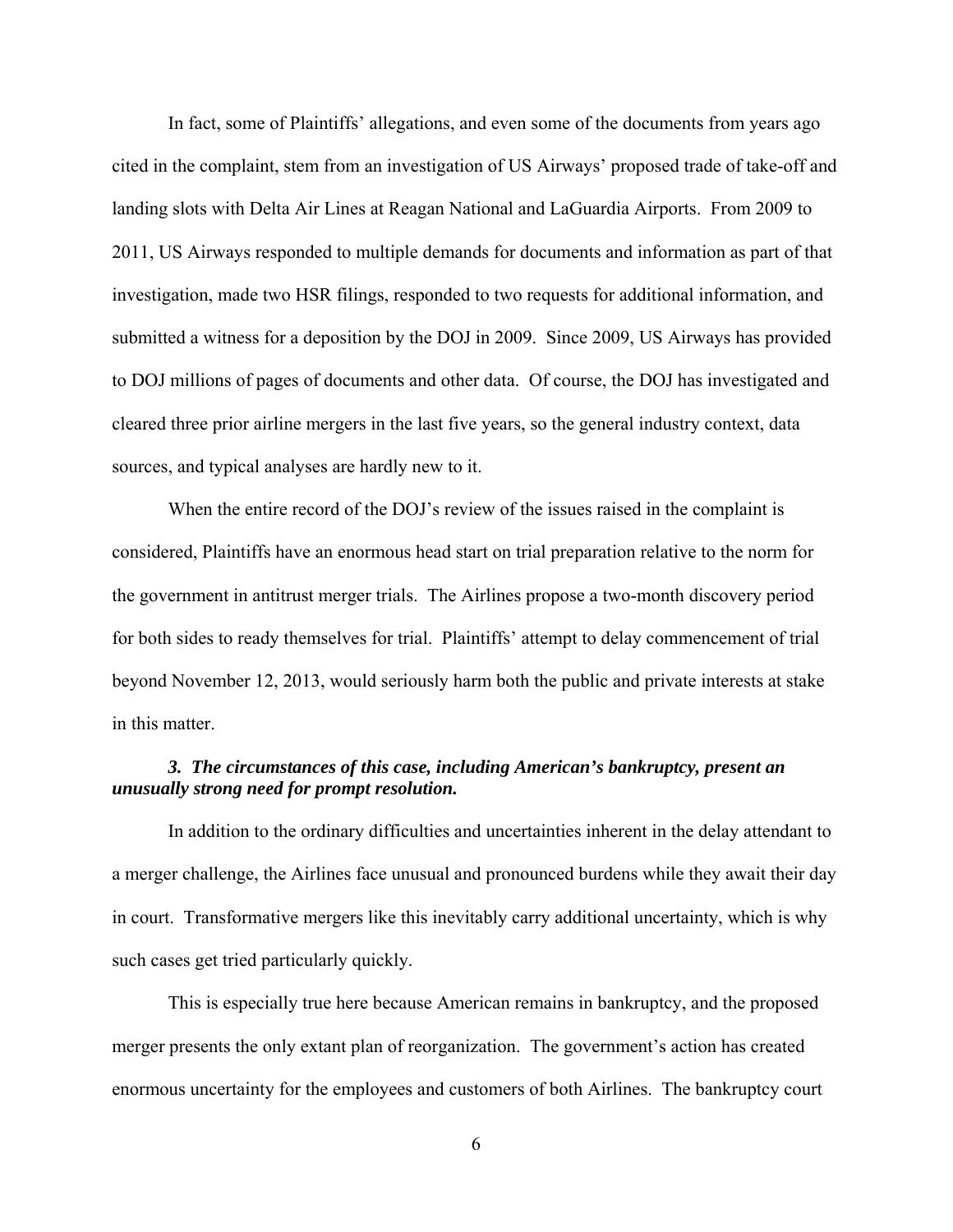has deferred decision on the final confirmation of the plan of reorganization and has called for briefing from American and its creditors by August 23, 2013, on the impact this case has on plan confirmation. American cannot fully implement the plan following confirmation until this case is resolved.

 The Airlines' merger agreement includes a termination clause that gives each party the right to terminate the agreement as of December 13, 2013, in the event all necessary regulatory hurdles have not been cleared. *See* US Airways 8-K/A, Feb. 14, 2013, Agreement and Plan of Merger § 6.2. The fact that the merging parties will have the right to terminate the transaction at any time after that date if there has been no decision from this Court will necessarily introduce even greater uncertainty for the Airlines' employees and customers if Plaintiffs' alternative proposal for a later trial date is accepted.

 All the major American and US Airways stakeholders, including lenders, bondholders, pilots, flight attendants, machinists, and other employees, have poured many months of work into the bankruptcy and merger process and ultimately came together to give their unanimous support to the plan of reorganization. These constituencies have all firmly embraced the New American and are awaiting final resolution of this case so that the plan of reorganization can be implemented. The prospective employees of New American also await final resolution because, for many, their jobs are in a holding pattern and their new compensation and benefits, worth collectively an additional \$400 million annually, and which have already been negotiated and are contingent upon the merger, are being delayed. So too is American employees' receipt of an equity stake that was worth approximately \$2 billion before the DOJ suit was filed.

 Without a prompt resolution in this Court, the increasing uncertainty will inevitably mean the loss of valued employees. Until this lawsuit was filed, many American and US Airways'

7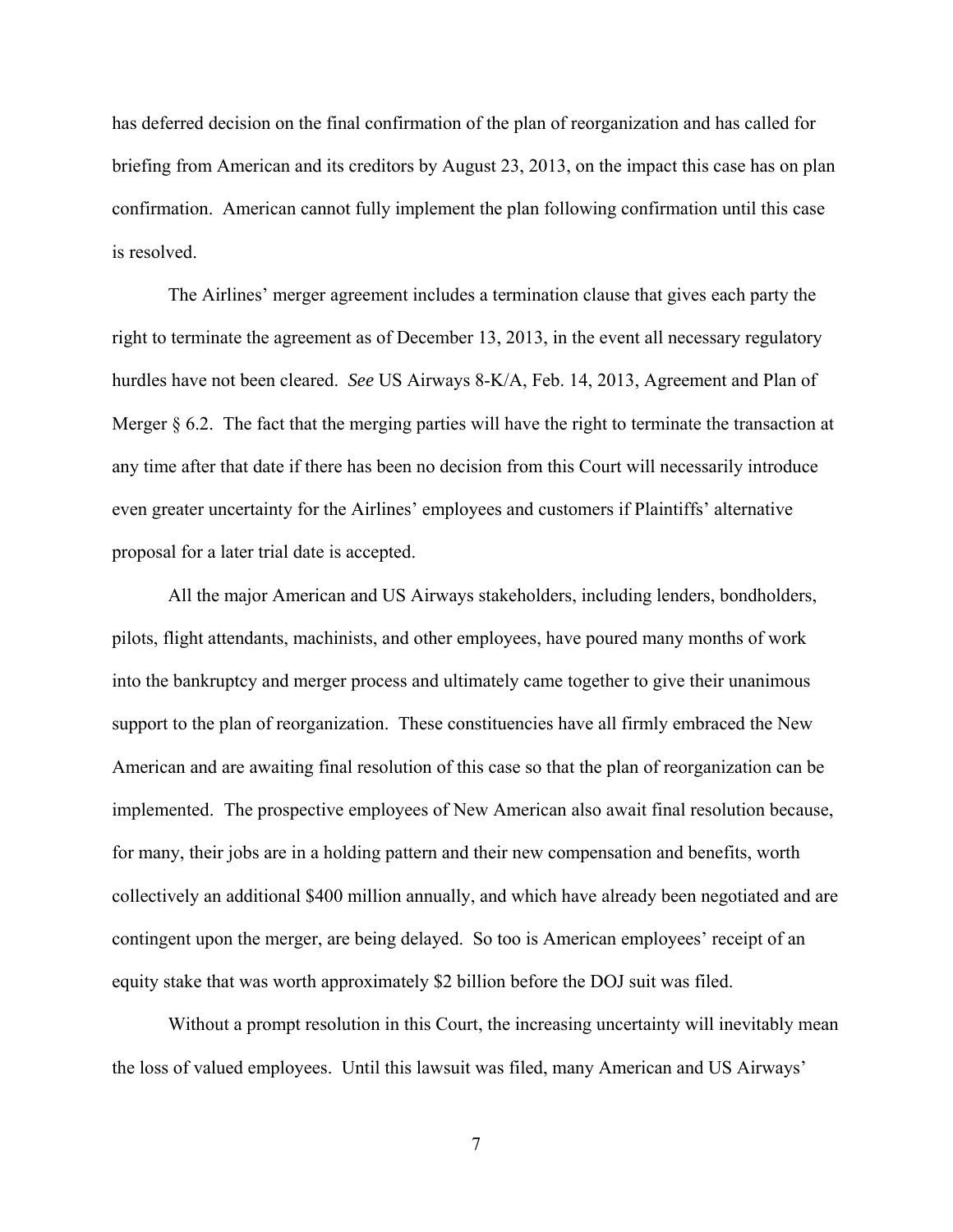employees were on the cusp of new roles, new assignments, and new locations with a new and improved airline. Simultaneously, other key employees who had announced their departures prepared for new jobs elsewhere. This lawsuit has changed that and is having considerable negative effect on employee energy and morale, two important and perishable assets.

 The Airlines are eager to demonstrate that this merger is procompetitive and are confident they can do so. Even if Plaintiffs could somehow prevail, however, that outcome, if known sooner to all affected stakeholders (employees and many others), is much less harmful than that same outcome many months later. Thus, the full weight of all these equitable considerations comes down decidedly on the side of the earliest feasible trial date.

#### *4. The public interest strongly favors the Airlines' proposed schedule.*

 Those with the greatest interest in prompt resolution of this case include the millions of passengers who rely on these airlines and will benefit directly from the increased service levels and network enhancements made possible by the merger, and the tens of thousands of employees who serve both companies and have strongly embraced the promises offered by the New American. Thus, the public interest will be well served by the Airlines' proposed trial schedule.

#### **CONCLUSION**

 In short, the schedule proposed by the Airlines will accommodate the pretrial preparation needs of all sides, enable a fair trial of the issues presented, and permit this Court to render a decision on the merits that will provide a definitive resolution in a timeframe that is most consistent with the public interest and the strong equitable interests discussed above. The Airlines respectfully request that the Court enter the accompanying Proposed Scheduling Order and set this case for trial on Tuesday, November 12, 2013, or as soon thereafter as the Court's calendar permits.

8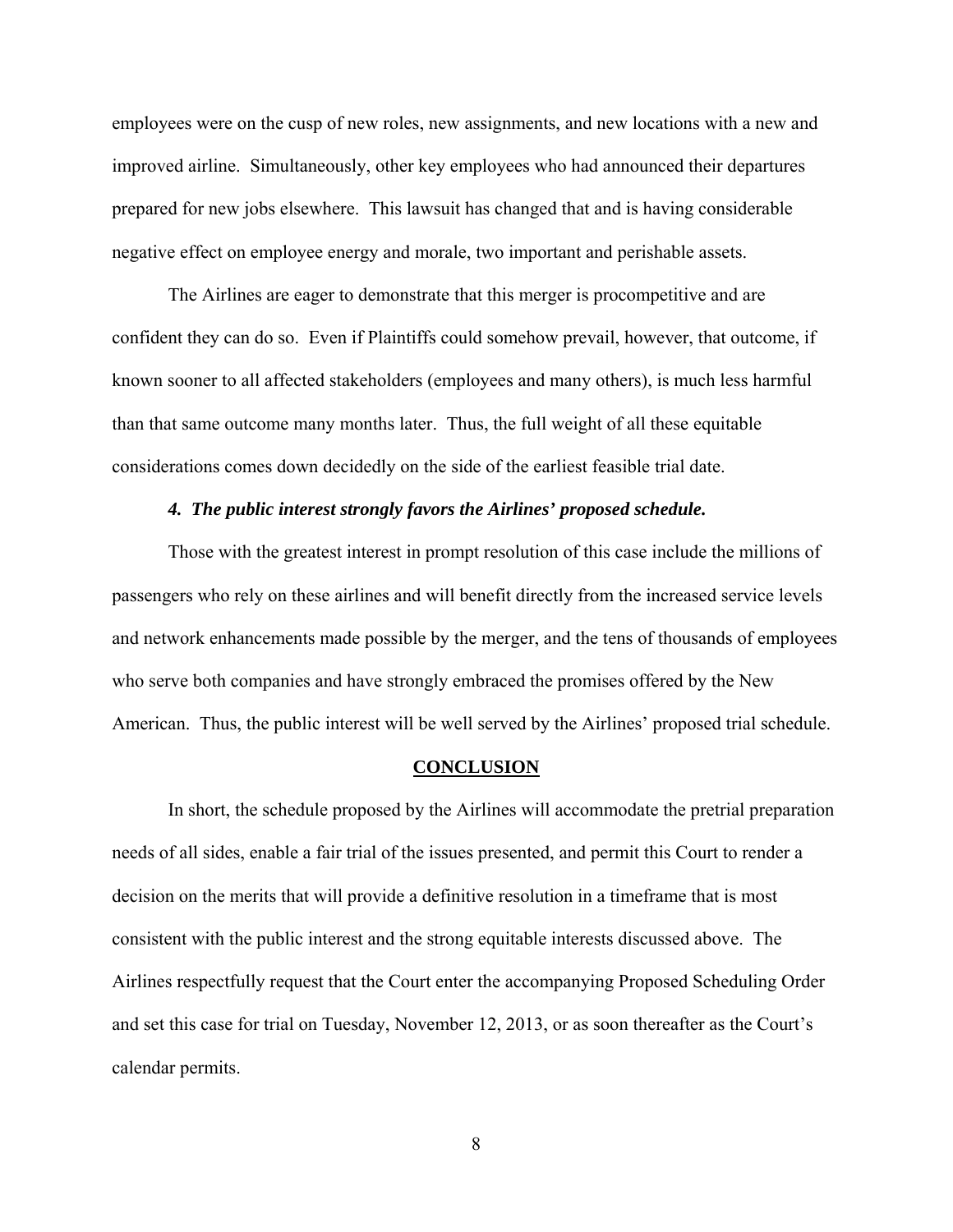Dated: August 22, 2013 Respectfully submitted,

/s/ Richard G. Parker

 Richard G. Parker (DC Bar #327544) Henry Thumann (DC Bar #474499) Courtney Dyer (DC Bar #490805) O'MELVENY & MYERS LLP 1625 Eye Street, N.W. Washington, D.C. 20006 (202) 383-5300 (Phone) (202) 383-5414 (Facsimile) rparker@omm.com hthumann@omm.com cdyer@omm.com

Kenneth R. O'Rourke (Pro Hac Vice application pending) O'MELVENY & MYERS LLP 400 South Hope Street Los Angeles, CA 90071 (213) 430-6000 (Phone) (213) 430-6407 (Facsimile) korourke@omm.com

Paul T. Denis (DC Bar #437040) Steven G. Bradbury (DC Bar #416430) DECHERT LLP 1900 K Street, N.W. Washington, DC 20006 (202) 261-3300 (Phone) (202) 261-3333 (Facsimile) paul.denis@dechert.com steven.bradbury@dechert.com

Charles F. Rule (DC Bar #370818) CADWALADER, WICKERSHAM & TAFT LLP 700 Sixth Street, N.W. Washington, DC 20001 (202) 862-2200 (Phone) (202) 862-2400 (Facsimile) rick.rule@cwt.com

*Attorneys for Defendant US Airways Group, Inc.*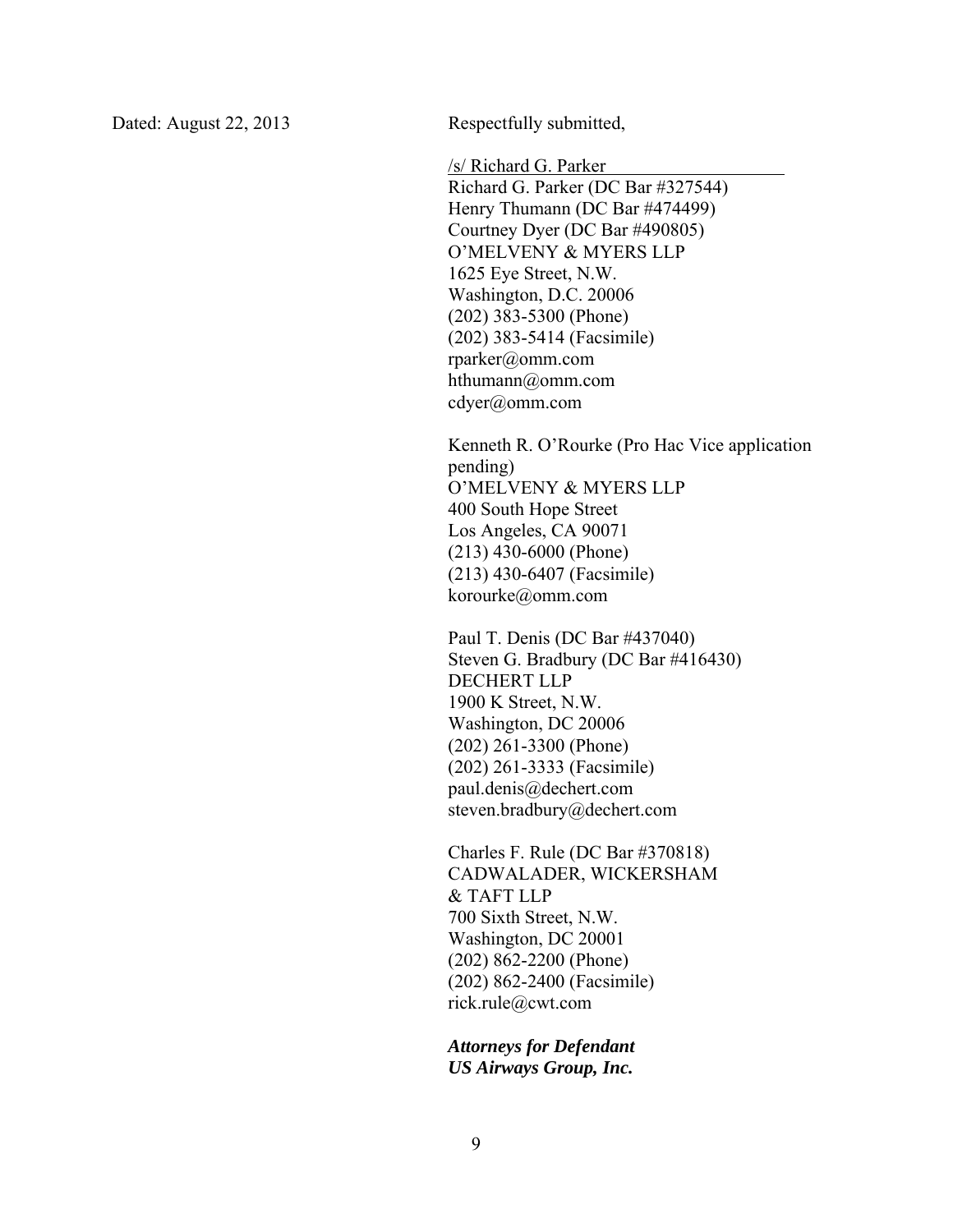/s/ John M. Majoras John M. Majoras (DC Bar #474267) Michael S. Fried (DC Bar #458357) Rosanna K. McCalips (DC Bar #482859) JONES DAY 51 Louisiana Avenue, N.W. Washington, DC 20001 (202) 879-3939 (Phone) (202) 626-1700 (Facsimile) jmmajoras@jonesday.com msfried@jonesday.com rkmccalips@jonesday.com

Mary Jean Moltenbrey (DC Bar #481127) PAUL HASTINGS LLP 875 15th Street, NW Washington, DC 20005 (202) 551-1725 (Phone) (202) 551- 0225 (Facsimile) mjmoltenbrey@paulhastings.com

*Attorneys for Defendant AMR Corporation*